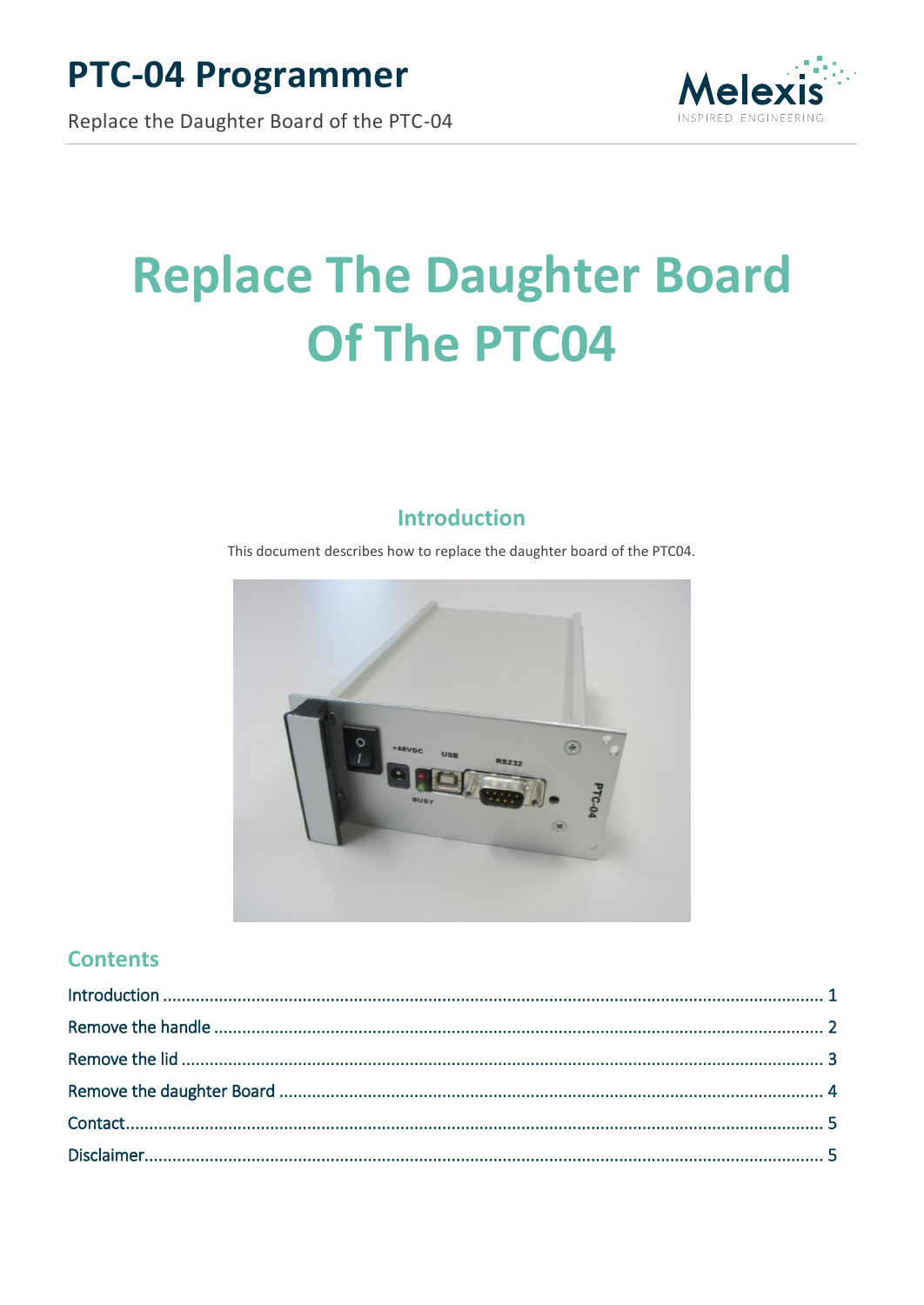

# <span id="page-1-0"></span>**Remove the handle**

#### To remove the handle:

Remove the front panel of the handle with a screwdriver.



Remove the 2 screws of the handle.

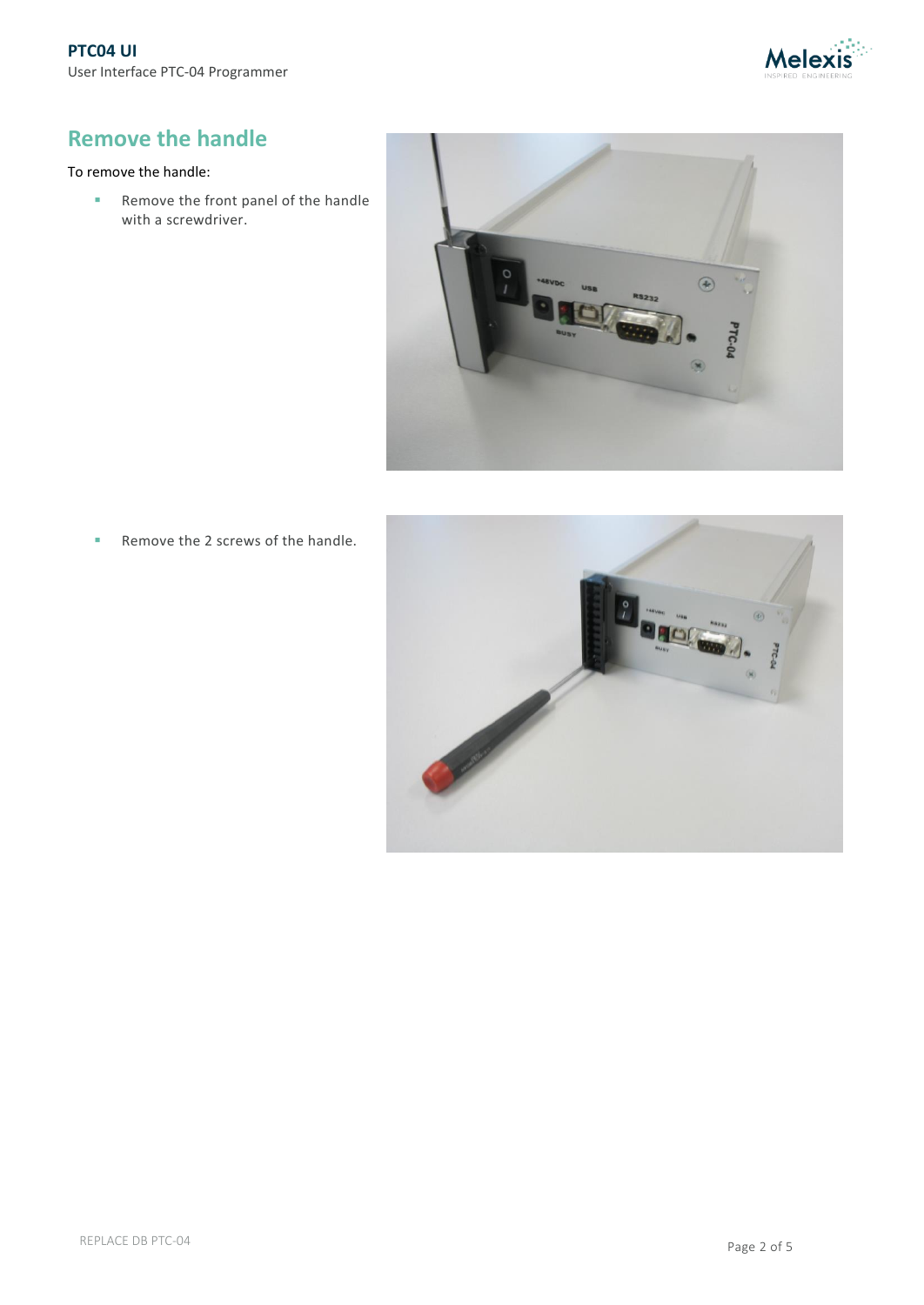

#### <span id="page-2-0"></span>**Remove the lid**

#### To remove the lid:

Remove the 2 top screws on the front panel.



Remove the 2 bottom screws of the back panel.





 You can now remove the lid of the PTC04.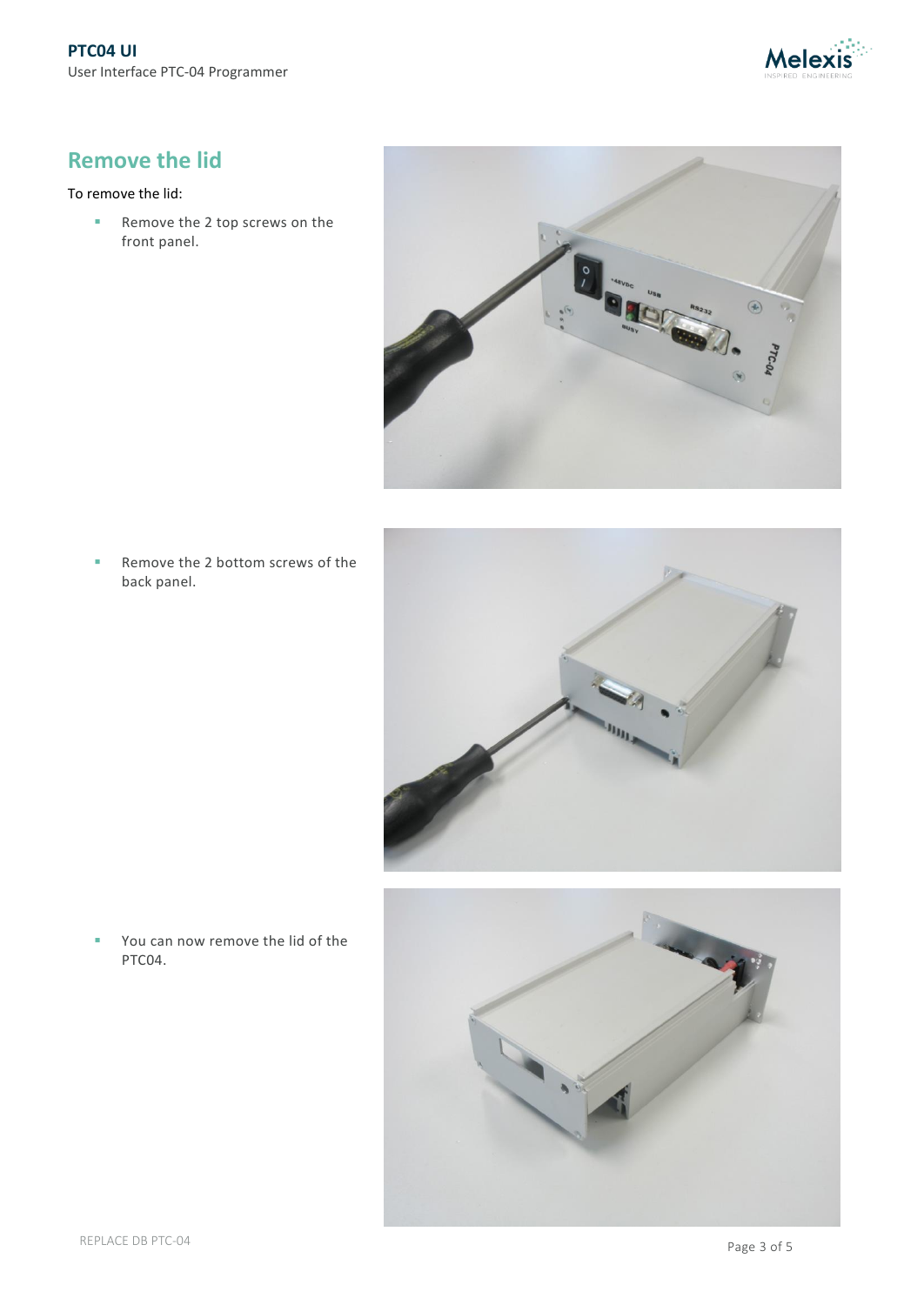

# <span id="page-3-0"></span>**Remove the daughter Board**

#### To remove the daughter board of the PTC04:

- Remove the 2 (3) screws on the top of the daughter board.
- Remove the daughter board.



You can now replace the daughter board and reverse your steps to close the lid.